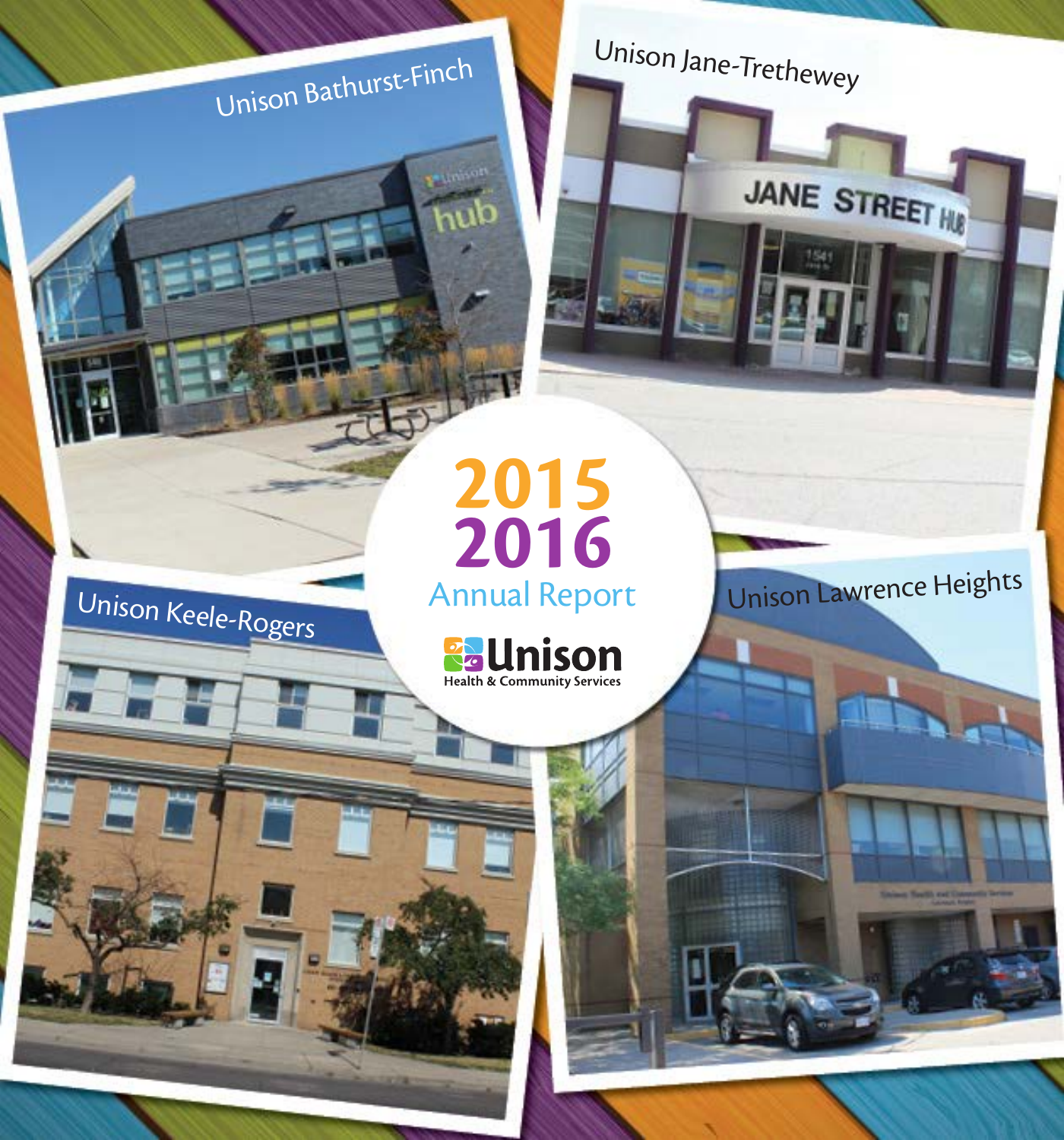# Message from the Chief Executive Officer and the Board Chair



We are excited to report that work on many of the strategic priorities, such as improved client-centred care and health outcomes for our priority populations, is underway.

> A central feature of Unison's new strategic plan is identification of four priority populations. The priority populations are: people living with mental health and/or substance use issues, seniors with complex needs,

Michelle Joseph

Laurelle Knox

youth experiencing barriers and LGBTQ+ communities. Each of these populations is unique and has specific healthcare and other needs, but they share their lack of equitable access to services and programs in northwest Toronto. While Unison will continue to serve a very diverse range of clients and communities, our staff have started

to look at how we can deepen our abilities and approaches to serve these particular priority populations. Over the next five years, Unison hopes to work with our partner agencies, stakeholders and funders to improve our priority populations' access to effective, high quality services in northwest Toronto.

As part of the strategic plan, Unison aims to develop new and creative ways for clients, their families and community members to become more involved in providing innovative input and important feedback to plan and improve our services. In 2015, 900 clients completed Unison's client experience survey and we conducted surveys of community hub users at both hubs. We also regularly evaluate specific programs and service areas. Last year we introduced some standard evaluation questions for group program participants, which will help us to monitor the quality and effectiveness of the diverse range of programs we offer. We learned that many clients are very happy with our services and programs, but we still have work to do, such as making it easier to get primary care appointments when sick, and offering more choices in exercise and other group programs. Stay tuned for announcements of more new and different opportunities for clients and community members to give input in the coming months and years.

In order to achieve our strategic priorities, we need strong staff teams. In 2015, Unison took one important step in this direction with the formation of the Urban Health Team. This team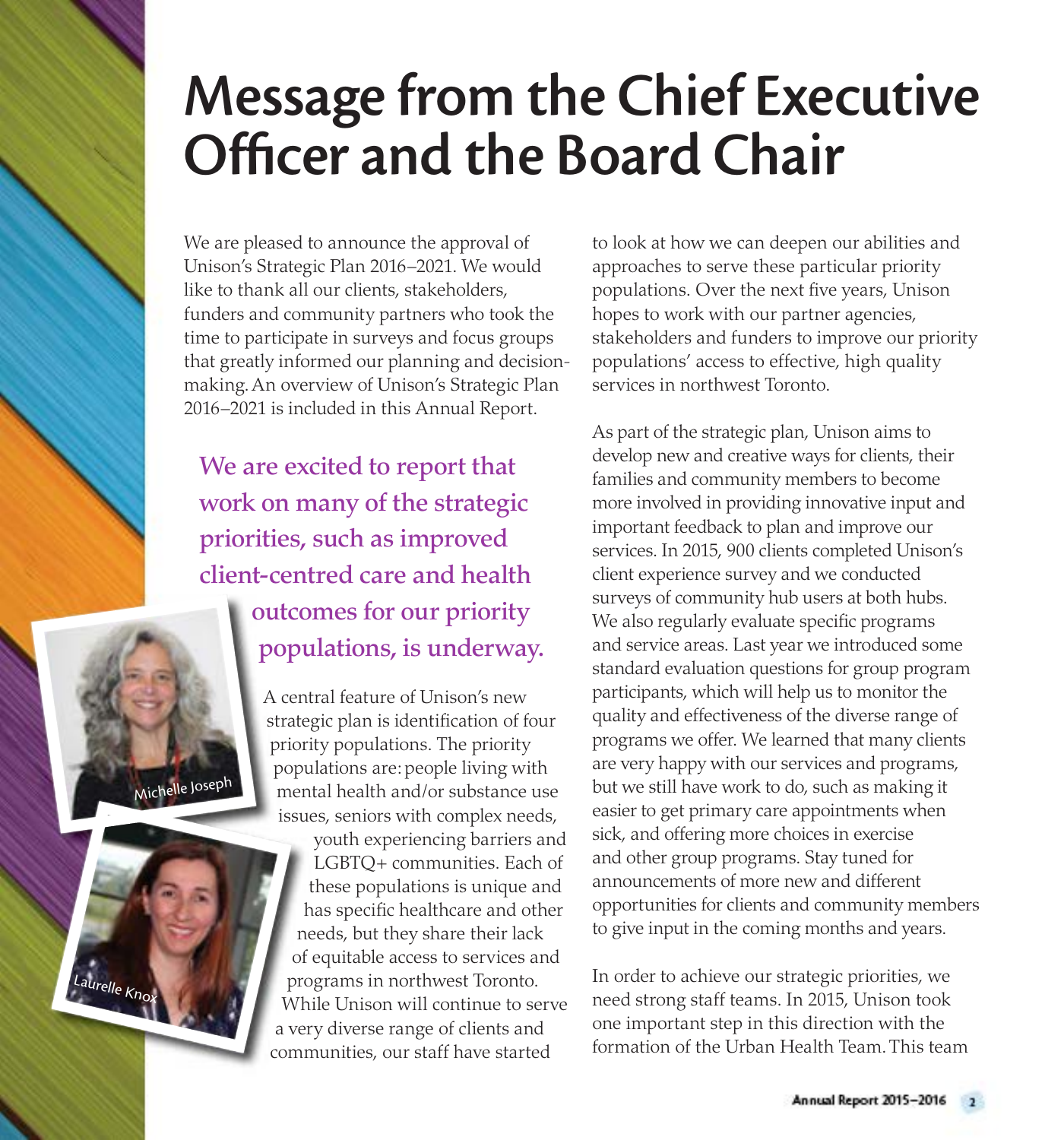I came to Unison regarding my health. My first visit was a learning experience. I was treated with respect and staff listened to my concerns. I enjoyed my visit and hope to come back."

brings together health promoters and program staff from four locations, to engage and build capacity with the communities to promote healthy and equitable neighbourhoods. The team actively engages in the communities through projects like Residents First in the Lawrence Heights area and Rockcliffe Smythe Community Garden and Response and Recovery in wards 11 and 12; ongoing services, such as prenatal education, harm reduction and critical incident support; and contributions to ongoing community development networks.

Poverty continues to be a challenging situation for many of our community members living in northwest Toronto. We know that one out of every four children are living in poverty, facing housing and food insecurity. 46% of recent refugees and 33% of people in racialized groups live in poverty. Precarious employment is increasingly the norm and the cost of living in Toronto continues to rise. These realities push us at Unison to continue to enhance our services, programs and advocacy for system change.

We want to thank all our staff for their energy and dedication to achieving our vision of healthy communities, our Board of Directors, community partners and funders for guiding and supporting ourwork, and of course all our clients and communities for trusting us with your care. Thank you for your continued support as we look forward to another exciting year in our uncompromising commitment to deliver accessible and high quality health and community services to achieve our vision.

Michelle Jaeph Jamelh Rnas

#### Michelle Joseph, CEO Laurelle Knox, Chair

## Vision Healthy communities.

## Mission

Working together to deliver accessible and high quality health and community services that are integrated, respond to needs, build on strengths and inspire change.

## Values

Accountability: As a publicly funded organization, we are responsible to our stakeholders. We strive for integrity in our work and for the effective use of resources. We seek improvement through critical enquiry and continuous learning.

#### Collaboration: We embrace

partnerships, both inside and outside of our organization. We foster the active participation of community members in our work, and we celebrate our collective achievements.

**Equity:** We work to celebrate diversity and eliminate oppression in all its forms. We are committed to treating all people with dignity, honesty and respect, and we value individual choice and self-determination.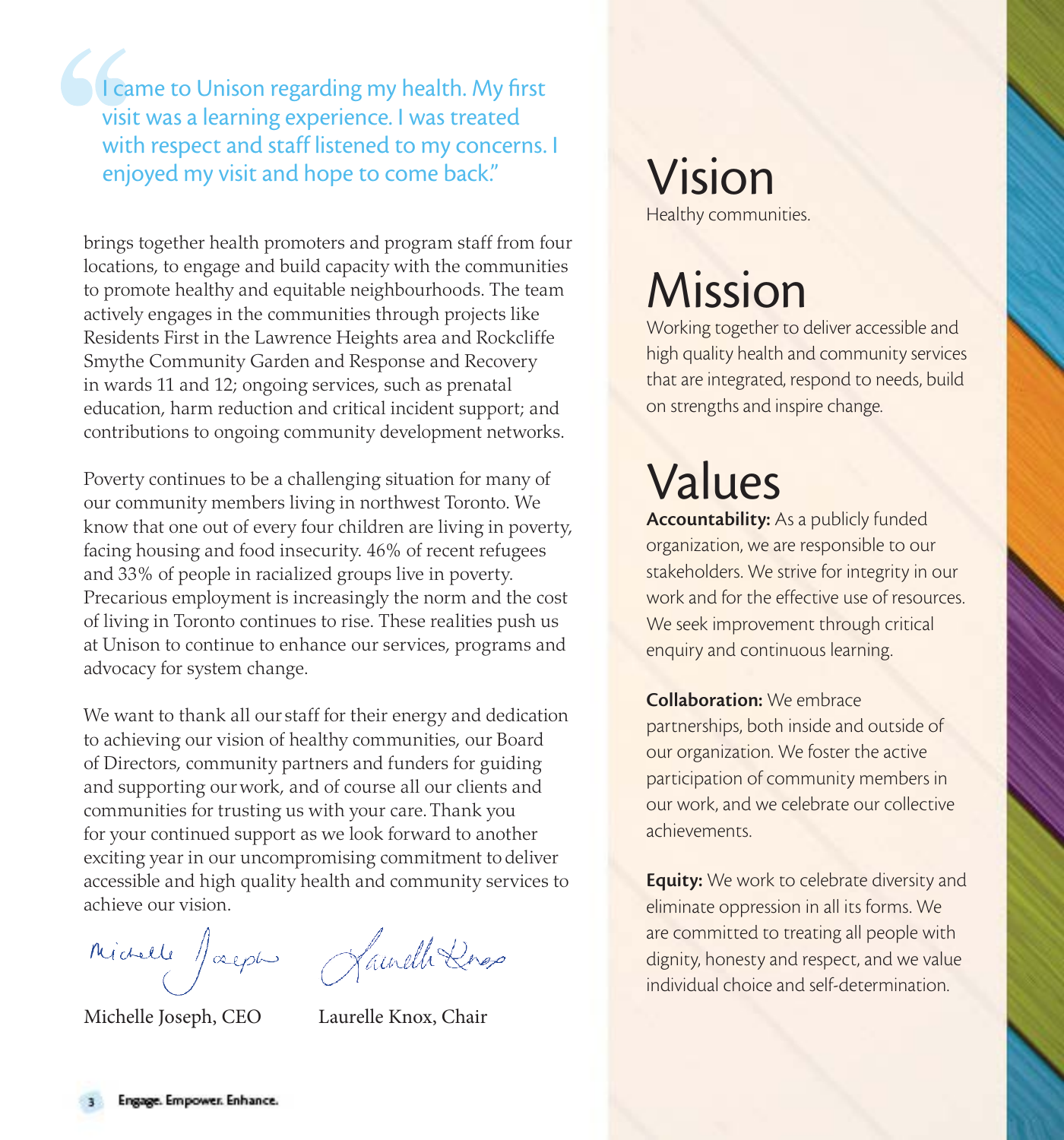Primary health care clients seen 12,515 Primary health care visits 84,668 Program participants 2015-2016 7,994 By the **Numbers** Employees 232 Corporate members 223 Volunteers and student placements 190 Full-service locations 4 Spanish, Portuguese, Top 5 languages (after English)Russian, Italian, Somali



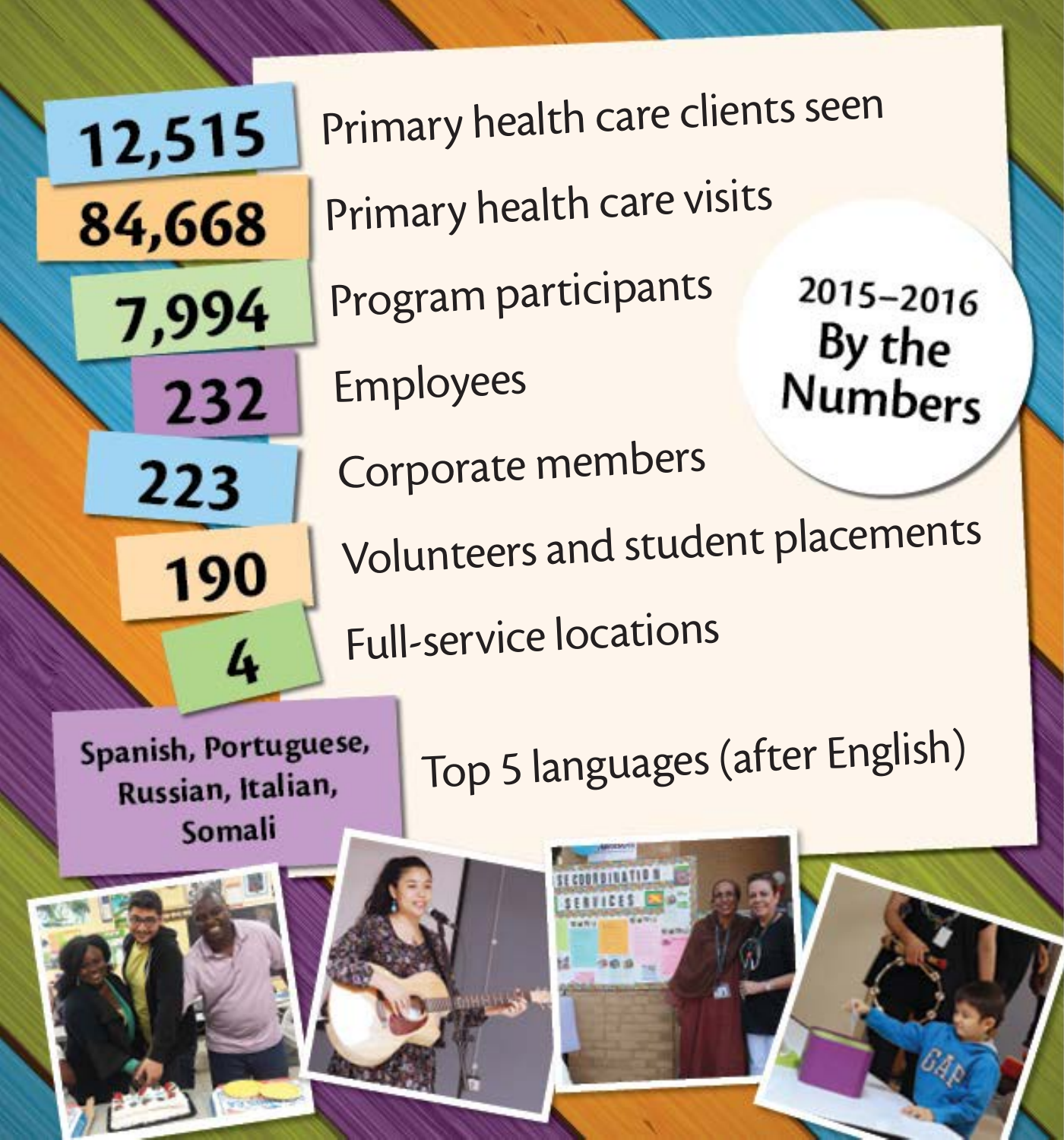# Strategic Plan



## Client Centred Care

We will provide seamless programs and services that are evidence-based and which reflect the input that our clients provide for program/service design, planning, delivery and evaluation.

Integrate and use internal and external information sources to guide needs-based planning and service delivery

#### Implement seamless and universal intake and referral to facilitate service/system access and navigation

Implement strategies for clients to give meaningful input on policies/protocols and services/programs

Review, assess and enhance programs and services to ensure that they are safe, effective and meet client needs

## **Equity**

We will reduce gaps in services at Unison and work with our partners in the community to meet needs and achieve better health outcomes for our priority populations.

Enhance and increase mental health services and substance use supports available at Unison

Increase capacity of Unison to support LGBTQ+ clients and community members

Enhance programs and services for seniors with complex needs



Develop and implement an engagement strategy with/for youth experiencing barriers

#### Stewardship and Optimization

We will improve health outcomes for clients and community members through responsible decision making and optimal use of our organizational resources.

Top 5 languages (after English) Engage and enable staff to use skills and talents Align agency resources to optimize effectiveness Engage staff to co-create a great workplace

#### Improvement and Change

We will continuously learn, improve and innovate in order to deliver the best quality services possible.

Use change management frameworks to improve our ability to undertake change

Use quality improvement frameworks to test, learn and adapt what we do

Use project management frameworks to undertake initiatives in a more systematic way

Over the coming five years our strategic priorities will focus on increasing access and improving outcomes for the following priority populations:



People with mental health and addictions Seniors experiencing complex needs Youth experiencing barriers LGBTQ+ communities

[ STR ATEGIC PRIORITIES ]

STRATEGIC

PRIORITIES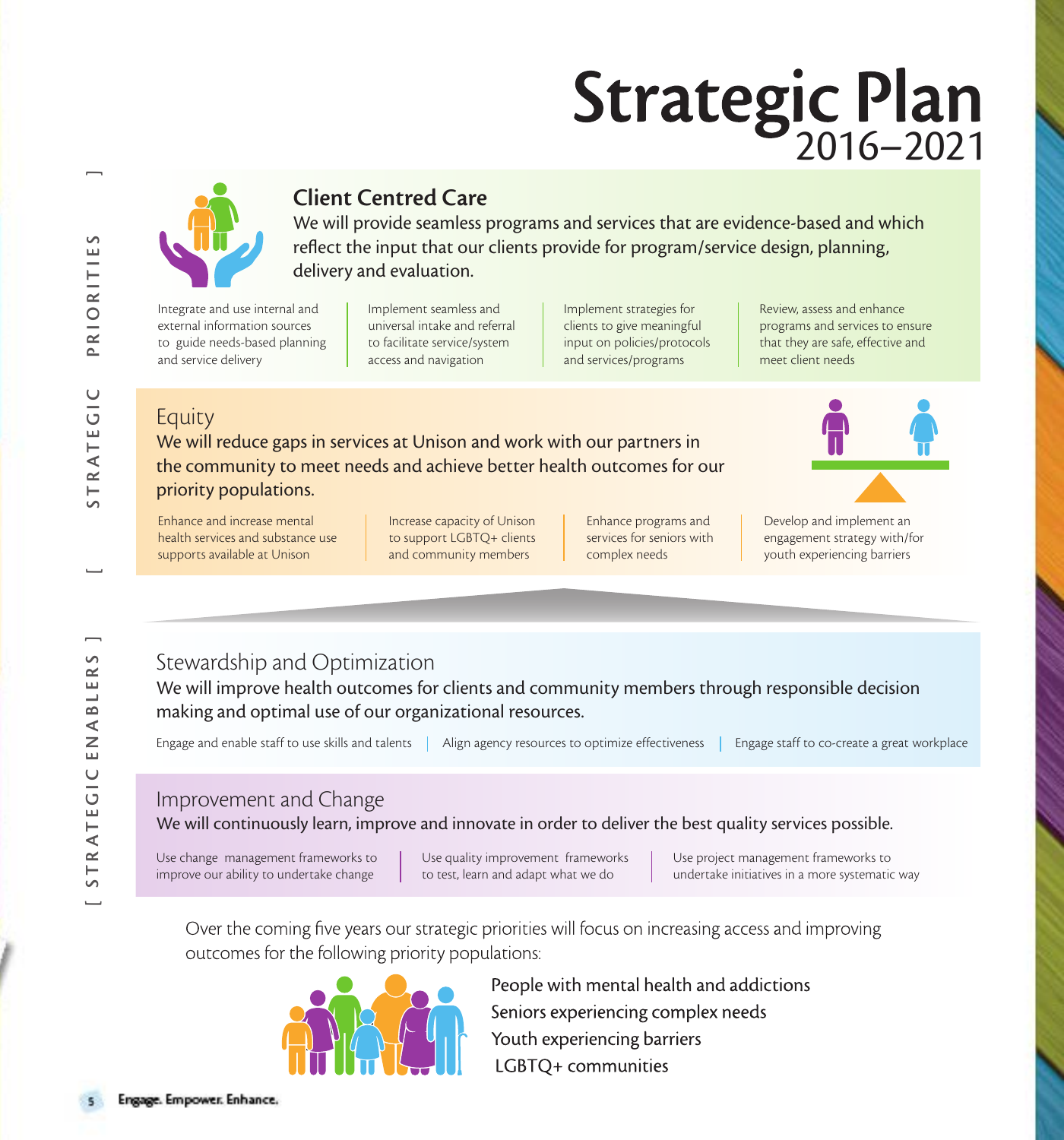# Unison Success Stories

#### PROGRAM: Unison Links INDICATOR: Client Access to Service

Unison Links was initiated in 2012, to expand Unison's role in helping clients and community members access internal Unison programs and services provided by community agencies. Currently, the Unison Links Program is offered at both the Keele Rogers and Lawrence Heights sites. At Unison Links, you will find social work/social services placement students or summer career students working together with Unison staff. Clients can drop in or phone during opening hours with no appointment required.

From April 2013 to April 2016, 2,485 clients sought help from Unison Links. Over 55% of clients heard about the program through our community health promotion program and flyers, and the rest were referred either by internal providers or community agencies. Almost 85% of clients visited the program in person; and the others called for resources and assistance.

There are numerous reasons why clients request information from Unison Links. Among them, clients look for more help on income support services (22%), immigration and settlement services (15%), food security (13%), housing services (12%), and general community services (10%). We were pleased to hear that over 95% of clients agreed that their needs were met. One of the unique services that Unison Links offers is forms completion. During this three-year period, the program assisted 626 clients in completing

I like the doctors, especially their work places and their friendly talks." various forms, such as the Canada Child Tax Benefit, the Canada Pension Plan and other forms.

Vivienne is a client who has been coming to Unison for a long time. She said, "I consider this drop-in resources centre especially helpful because it provides immediate services and assistance. Unison Links effectively helped me to accomplish many form filling tasks such as medical letters and complaint letters. Sometimes I found it hard to find someone to help me to complete forms and letters but Unison Links has definitely assisted me and I am very grateful for their help." She expressed great gratitude to all Unison Links staff for always being patient, polite and giving honest suggestions.

#### PROGRAM: Housing Help Program INDICATOR: Collaboration

Starting as a Home Share Program in the early 1980s, Unison has been providing a full range of housing help and eviction prevention services for clients who have had difficulties securing appropriate, decent and affordable housing. For clients living in Toronto with low and fixed incomes, recent statistics indicate that they need to wait at least eight to 10 years for subsidized social housing. Housing has long been a national crisis that greatly affects the wellbeing of clients.

In the York South-Weston riding, based on the 2010 census, close to 50% of households are rental units, compared to 45% in Toronto. The average household

Everything is excellent. I feel safe, calm and very grateful."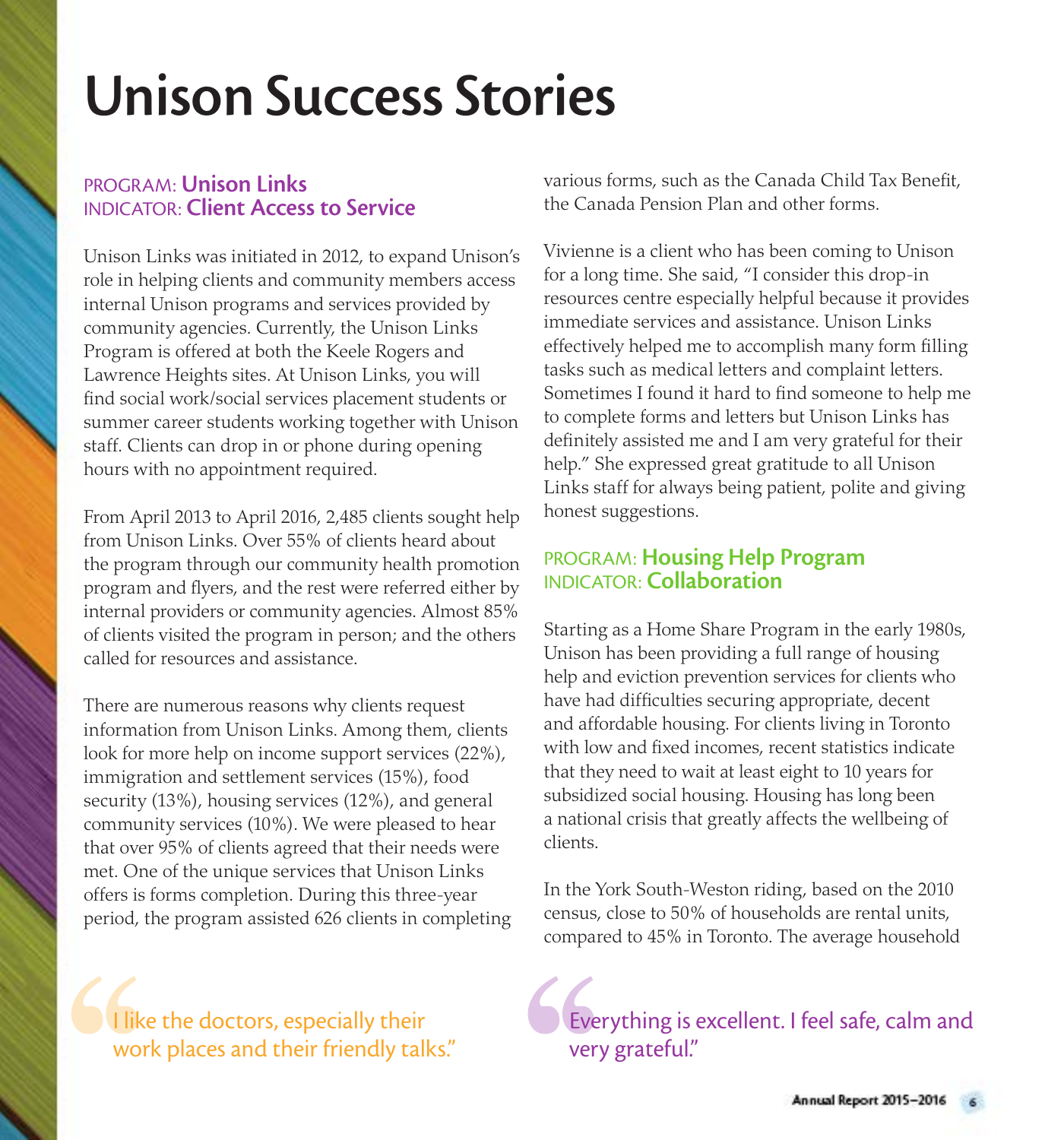income in this riding is \$42,700, lower than the average across Toronto by \$3,000. People choose to live in this neighborhood mainly based on what housing accommodations they can afford. Unfortunately, many of them are forced to live in sub-standard housing, overcrowded environments, or neighborhoods where social supports are minimal.

Unison is one of the few agencies in Toronto maintaining a drop-in housing help and eviction prevention services model. No appointment is needed for clients to bring housing concerns to an experienced housing worker. Housing Help serves more than 1,200 individuals and families annually. Services include: general housing searches; landlord mediation; Housing Connections application and review; applications for Low-Income Family Energy Assistance Program (LEAP), Ontario Electricity Support Program (OESP) and the Rent Bank Program; specialized housing help; and the Streets to Homes Follow-Up Program. In addition, our weekly Community Kitchen Program is a gathering place for many clients to support them with food security and social adjustment. This program caters nutritious and healthy breakfast and lunch for more than 80 clients weekly.

The following is an example to reflect how the Housing Help Program works in collaboration with other Unison teams to support clients with complex needs:

A client walked into the office with tears in her eyes and a flask of alcohol in her hand to soothe her pain due to her life's struggles and living conditions. She dropped in wanting help to move from her current unit due to the physical and emotional abuse she was experiencing from a close family member.

Working with the client, the housing worker identified a safe place for her to stay until we were able to process her application for Special Priority Housing. Due to lack of supporting documents, the client was referred to Unison's Legal Services to obtain an affidavit. The client was also referred to Unison's Counselling Services. With support

Thank you for teaching us how to prevent diabetes as well as how to prepare healthy food on a small budget."

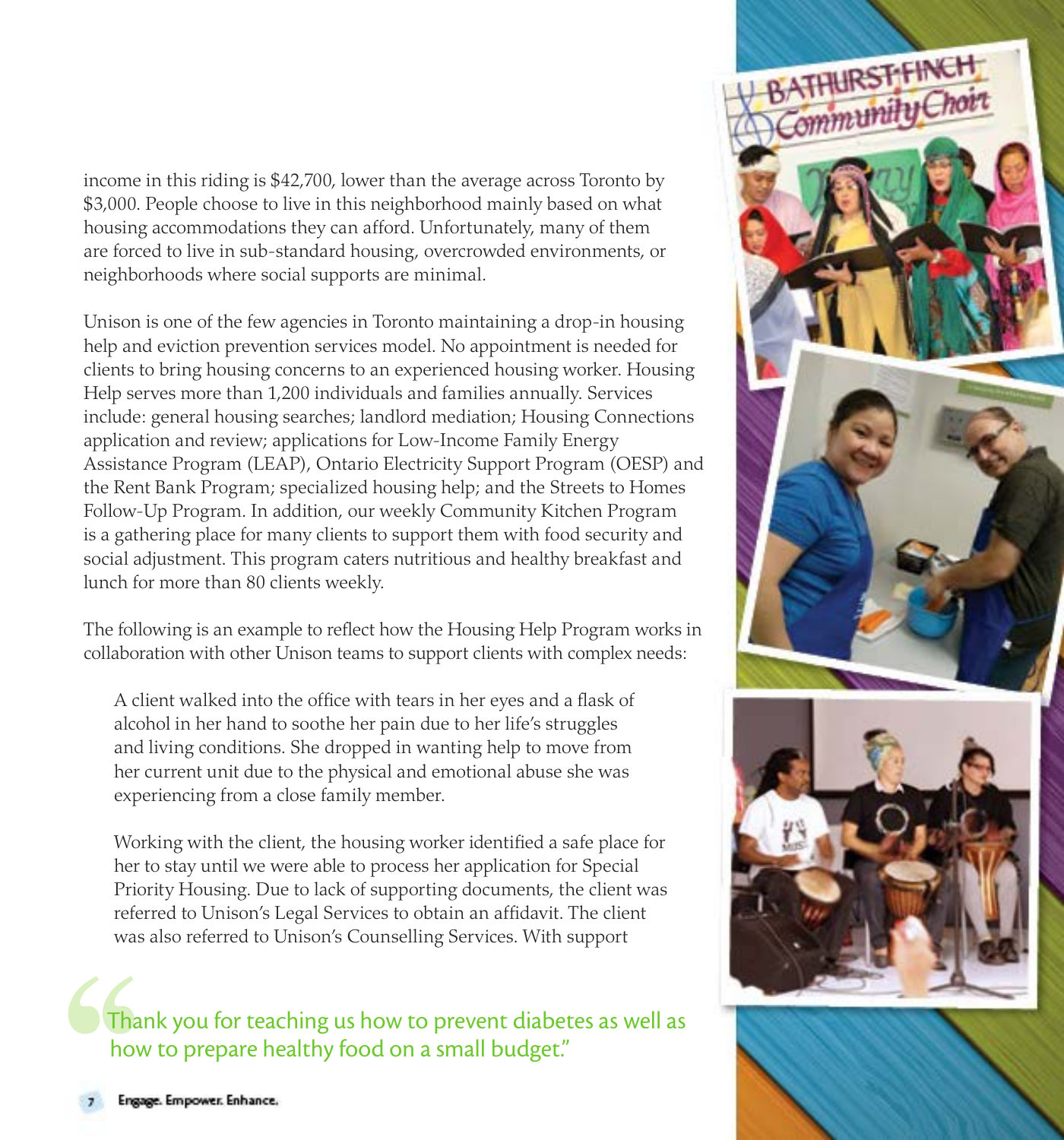

letters from her counsellor and housing worker, her Special Priority Housing application was approved. A few months later she was transferred to her preferred location and housing unit.

#### PROGRAM: Primary Care at Bathurst-Finch INDICATOR: Access to Primary Care

A new primary care client at Unison's Bathurst-Finch site, a newcomer to Canada, was looking for a job as a commercial vehicle driver. The client needed glasses with corrective lenses, but could not afford to pay for an eye examination (which is not covered by OHIP) and prescription eyeglasses.

The Bathurst-Finch staff collaborated with VSP Mobile Eye Care, a free eye examination and eyeglasses charitable project, to conduct a clinic on site in August of 2015. The client called in the morning of the eye care clinic, and was able to get an appointment with his Unison primary care doctor that same morning. (The Bathurst-Finch site provides advanced access to primary care clients to see their providers for urgent health reasons.) The doctor could not sign off on the Ministry of Transportation form indicating that the client was fit to operate a commercial vehicle — since the client needed eyeglasses with corrective lenses. The doctor referred the client to the mobile eye clinic and the client got an appointment for later that day. Another problem arose though: the form was required at the Ministry by the end of the day in order to issue the driver's license. If the client's eye exam took place at the end of the day, he wouldn't be able to bring the completed report to the Ministry of Transportation in time.

Our doctor walked the client to the mobile eye care clinic and explained the urgent need of the client. Our client was able to have his eye test in the morning, and received his new pair of glasses by noon. The doctor then signed the Ministry's form, and the client went straight to the Ministry of Transportation office.

Our client was very thankful for the help he received from Unison, the doctor and partners of the eye clinic. Good luck to our client in his endeavour to settle in a new country with a "clear" path!

The success of this story was attributed to both the client's easy access to Unison primary health care, and collaboration between Unison and its community partners in bringing additional services and resources to clients.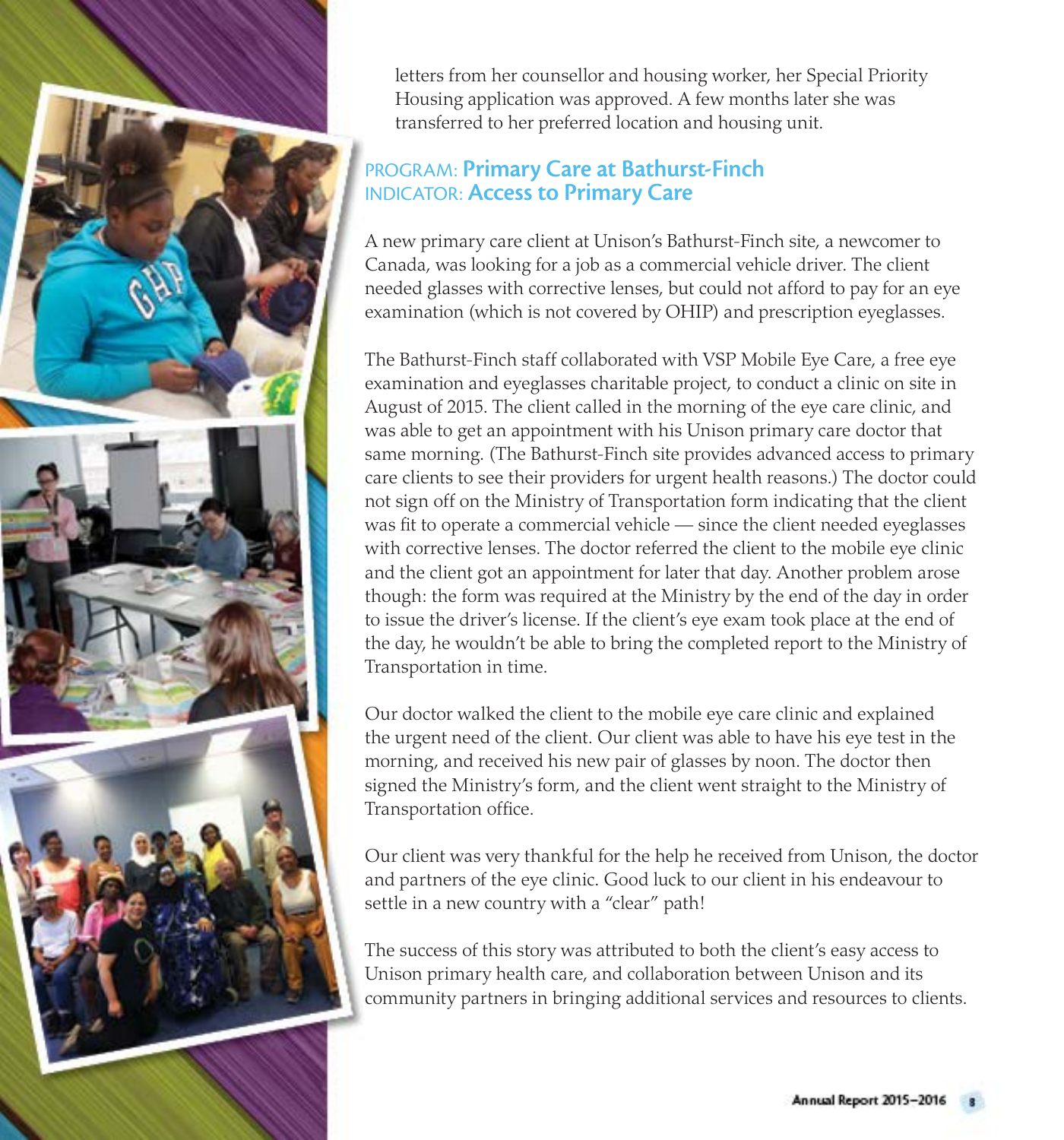#### PROGRAM: Diabetes Education Program INDICATOR: Client-Centred Care

Ontario's Action Plan for Healthcare and the Toronto Central Local Health Integration Network have a consistent message for service providers to deliver the "right care, at the right time and right place" as well as support the delivery of client-centred services. Unison's Diabetes Education Program (DEP) provides assessment, education, monitoring and support for diabetes management in a friendly and welcoming atmosphere. Speaking with Unison clients who did not show up for scheduled DEP appointments revealed that the accessibility and familiarity of service locations were the reasons that these clients missed their appointments. Therefore, the DEP team decided to focus on offering accessible services at the "right place" by creating mobile clinics.

Offering a mobile diabetes team consisting of certified diabetes educators to work out of physician and pharmacy offices serves as an opportunity to enhance the accessibility of Unison's DEP services for our clients. This allows external clients to receive a "one-stop shop" in their health care to increase accessibility and minimize travel, and have comprehensive, seamless diabetes care. This also offers DEP providers the opportunity to work collaboratively with the clients' family physicians and pharmacists to provide better quality care for the clients. Through this, physicians will get an opportunity to see DEP providers' competence in diabetes management, typically resulting in more referrals to the DEP program.

Over the last year, the DEP has conducted 47 clinics and 174 client visits. We are looking forward to continuing to provide services to our clients by bringing our services where they are needed.

#### They're the best social workers."

I like everything about the yoga program. It makes me get out of the house and to the program; it makes me feel better than staying home all alone."

## Our team

Our staff is a group of incredibly dedicated professionals that includes clinicians, legal professionals, diabetes educators,

atche idea

community workers and administrative staff. Our staff culture is key to retaining and recruiting the very best and we are proud of our team. We value the many contributions of each and every member of our team and the significant impact they make on the health of our communities.

## Board of **Directors**

Our Board of Directors is elected by our membership every year at the Annual General Meeting.

- Laurelle Knox, *Chair*
- Andrea K. Shreeram, *Vice-Chair*
- Alex Dow, *Vice-Chair*
- Tanya Sinha, *Treasurer*
- Dana Chmelnistsky, *Secretary*
- Aiman Flahat
- Fadumo Diriye
- Geoff Cowper-Smith
- Laverne Blake
- Maureen Simpson
- Naureen Siddiqui
- Shabnum Budhwani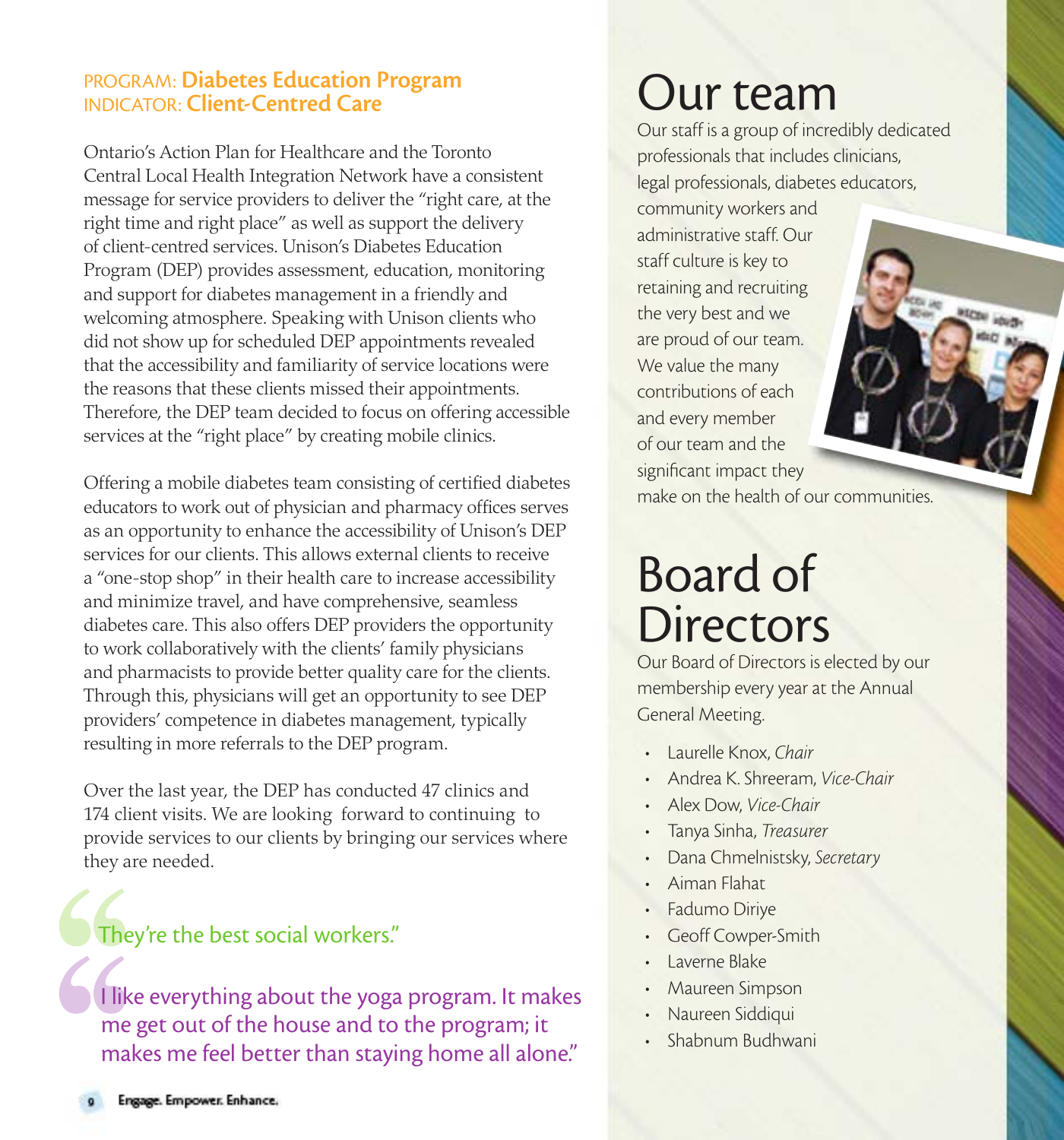# Summary Financial Statements

### Report of the independent auditor on the summary financial statements

## To the Members of Unison Health and Community Services

The accompanying summary financial statements, which comprise the summary balance sheet as at March 31, 2016, and the summary statement of operations for the year then ended, are derived from the audited financial statements of Unison Health and Community Services ("Unison") for the year ended March 31, 2016. We expressed an unmodified audit opinion on those financial statements in our report dated June 27, 2016.

The summary financial statements do not contain all the disclosures required by Canadian accounting standards for not-for-profit organizations. Reading the summary financial statements therefore, is not a substitute for reading the audited financial statements of Unison.

#### Management's Responsibility for the Summary Financial Statements

Management is responsible for the preparation of a summary of the audited financial statements in accordance with Canadian accounting standards for not-for-profit organizations.

#### Auditor's Responsibility

Our responsibility is to express an opinion on the summary financial statements based on our procedures, which were conducted in accordance with Canadian Auditing Standard (CAS) 810, "Engagements to Report on Summary Financial Statements."

#### Opinion

In our opinion, the summary financial statements derived from the audited financial statements of Unison Health and Community Services for the year ended March 31, 2016 are a fair summary of those financial statements, in accordance with Canadian accounting standards for not-for-profit organizations.

Clarke Derning LLP

Toronto, Ontario CHARTERED ACCOUNTANTS June 27, 2016 Licensed Public Accountants

*Complete audited financial statements available upon request from the office of the Finance Director.*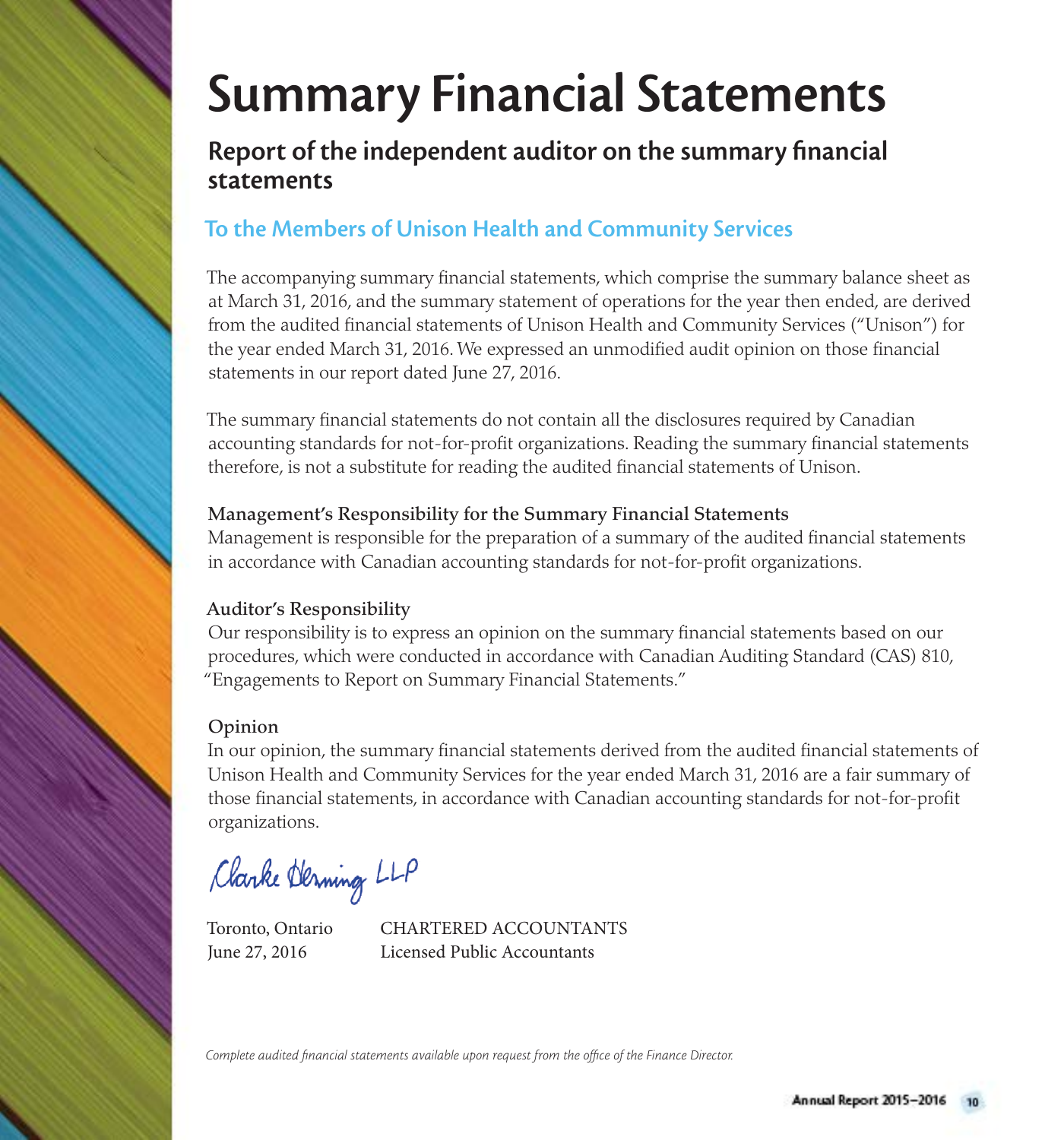#### Summary balance sheet AS AT MARCH 31, 2016

|                                                            | 2016             | 2015             |
|------------------------------------------------------------|------------------|------------------|
| Assets                                                     |                  |                  |
| Current assets                                             |                  |                  |
| Cash, short-term deposits and marketable securities        | \$.<br>5,180,101 | \$<br>7,643,375  |
| Accounts receivable and prepaid expenses                   | 732,143          | 791,291          |
|                                                            | 5,912,244        | 8,434,666        |
| Property and equipment                                     | 13,439,951       | 14,050,500       |
|                                                            | 19,352,195       | 22,485,166       |
|                                                            |                  |                  |
| Liabilities                                                |                  |                  |
| Current liabilities                                        |                  |                  |
| Accounts payable, accrued liabilities and deferred revenue | 2,024,520        | 2,109,109        |
| Accounts payable - due to funders                          | 381,858          | 2,809,496        |
|                                                            | 2,406,378        | 4,918,605        |
| Deferred capital contributions                             | 12,094,309       | 12,686,006       |
|                                                            | 14,500,687       | 17,604,611       |
| <b>Net Assets</b>                                          |                  |                  |
| Invested in capital assets                                 | 1,345,642        | 1,364,494        |
| Internally restricted funds                                | 702,458          | 702,458          |
| Reserve for capital replacement                            | 118,371          | 118,371          |
| Unrestricted fund                                          | 3,317,591        | 3,302,137        |
| Unfunded payroll obligations                               | (632, 554)       | (606, 905)       |
|                                                            | 4,851,508        | 4,880,555        |
|                                                            | 19,352,195<br>\$ | 22,485,166<br>\$ |

#### Summary statement of operations YEAR ENDED MARCH 31, 2016

|                                               | 2016              | 2015             |
|-----------------------------------------------|-------------------|------------------|
| <b>Revenues</b>                               |                   |                  |
| Approved program funding                      | 18,637,486<br>\$. | \$<br>17,689,990 |
| Hub partners and charged expenses             | 247,936           | 294,947          |
| Grants, donations and other                   | 150,759           | 269,991          |
| Investment income                             | 50,106            | 109,101          |
|                                               | 19,086,287        | 18,364,029       |
| <b>Expenses</b>                               |                   |                  |
| Salaries, benefits and relief                 | 14,613,711        | 14,033,659       |
| Depreciation (net of amortization of deferred |                   |                  |
| capital contributions)                        | 18,852            | 27,450           |
| Program resources and purchased services      | 686,631           | 723,457          |
| Occupancy costs                               | 904,789           | 885,540          |
| Non-insured services                          | 972,222           | 592,525          |
| General administration and operating costs    | 1,919,129         | 1,912,971        |
|                                               | 19,115,334        | 18,175,602       |
|                                               |                   |                  |
| Excess of revenues over expenses for the year | (29, 047)         | 188,427          |

Investment income 0.3% Approved program funding 97.6%

Hub partners and charged expenses 1.3% Grants, donations and other 0.8%

## **Revenues** at a glance

Depreciation (net of amortization of deferred capital contributions) 0.1% Program resources and purchased services 3.6% Occupancy costs 4.7% Non-insured services 5.1% General administration and operating costs 10.0%

> Salaries, benefits and relief 76.5%

## **Expenses** at a glance